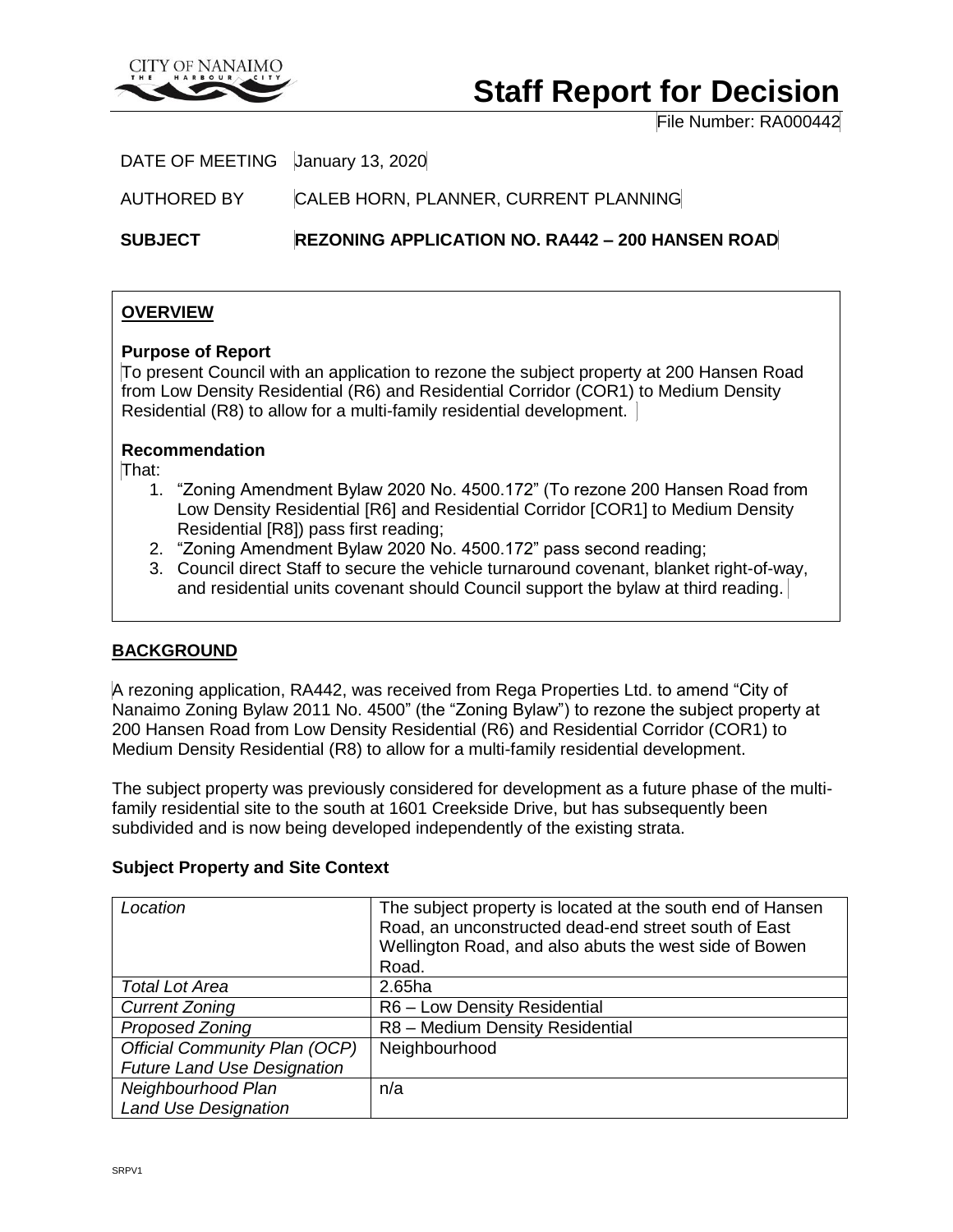

The subject property is currently vacant and slopes gradually downhill from north to south. The property is irregularly shaped and has limited road frontage. The northwest corner of the property abuts Hansen Road, which will be constructed as part of the site's development. A 7.5m-wide panhandle portion of the property extends to Bowen Road in the east. The property also abuts the end of Creekside Drive, a private strata road that extends from Caspers Way to the south.

Surrounding land uses include industrial lands and Canada Post to the northwest, an auto dealership and gas station to the north, single residential dwellings and low-density multi-family developments along Bowen Road to the east, the 60-unit multi-family townhouse development at 1601 Creekside Drive to the south, and a BC Hydro facility to the west.

# **DISCUSSION**

#### **Proposed Development**

The applicant is proposing to rezone the subject property from R6 and COR1 (panhandle portion only) to R8 in order to allow for a multi-family residential development. The applicant does not intend to increase the density beyond what could be built under the existing zoning; however, the rezoning will allow more flexibility in the building form.

The majority of the site is zoned R6, which allows for ground-oriented multi-family residential with a base maximum Floor Area Ratio (FAR) of 0.45, a total maximum FAR of 0.7, and a maximum permitted building height of 9m. The conceptual plans for the site indicate an approximate FAR of 0.65 and a maximum building height of 15m. The proposed rezoning will allow the applicant to develop the site with additional building height to accommodate a fourstorey apartment building form, which is not supported in the R6 zone, without exceeding the total maximum FAR permitted in the R6.

The conceptual plans for the future development include 133 units divided between two four-storey apartment buildings and nine two-storey townhouse buildings. Access to the site will be from East Wellington Road via Hansen Road, to be constructed at the time of development. A vehicle turnaround at the end of Hansen Road will be secured through this rezoning or through a subdivision at neighbouring 1861 East Wellington Road, to be constructed at the time of future development. A pedestrian connection with Bowen Road will also be secured by a right-of-way on the subject property as a condition of this rezoning.

#### *Residential Units Covenant*

As part of this rezoning application, a covenant will be registered on the subject property to limit the maximum permitted number of dwelling units to no more than 133 units. The covenant will ensure any future development on the subject property does not exceed the unit density as shown in the conceptual site plan. The number of units will also align with the remaining number of anticipated units that were to be developed as part of the phased development with 1601 Creekside Drive before the subject property was severed to be developed independently.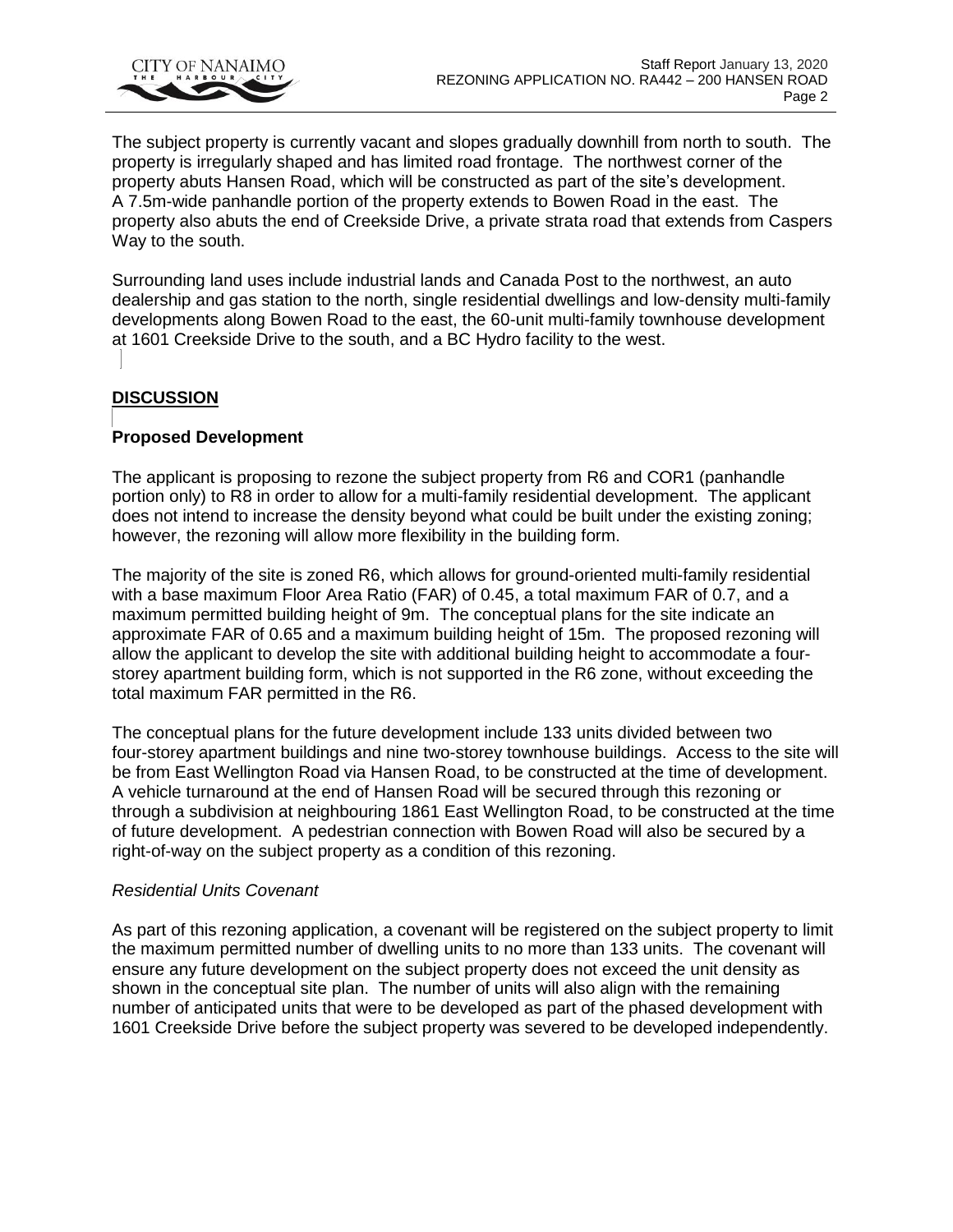

# **Policy Context**

#### *Official Community Plan*

The Official Community Plan (OCP) identifies the subject property as within the Neighbourhood future land use designation. Development in Neighbourhoods is characterized by a mix of lowdensity residential uses. Residential densities from 10 to 50 units per hectare (uph) in two- to four-storey building forms are generally supported by the OCP. A density of 50uph would amount to approximately 133 units on this property, the same amount to be secured through the proposed covenant. The proposed rezoning meets the intent of the OCP future land use designation.

#### *Transportation Master Plan*

The subject property is located within the 200m buffer of the Nanaimo Regional General Hospital mobility hub as identified in the Nanaimo Transportation Master Plan (NTMP). The NTMP encourages medium to high residential uses within this mobility hub and also recognizes the need for strong walking, cycling, and transit connections for residential-only developments.

A north-south multi-use trail is envisioned to provide an alternate route for pedestrians and cyclists to the west of Bowen Road. A portion of this trail has already been constructed between East Wellington Road and the subject property. As part of future development on this site, a continuation of the trail to Caspers Way will be constructed across the subject property and the property to the south across an existing statutory right-of-way. Through this rezoning, an additional right-of-way will be secured to allow for a 1.8m-wide pedestrian walkway between the multi-use trail and Bowen Road, as well as a connection between the walkway and the end of Creekside Drive on the neighbouring property to the south.

Bowen Road is identified as a major arterial road and as a frequent transit network (short-term) in the NTMP. Bus Route #40 currently runs along Bowen Road and operates at frequent intervals at peak times. The nearest bus stop is approximately 200m from the subject property. The proposed rezoning would support the OCP and NTMP objectives to encourage growth in close proximity to existing commercial and transit services.

#### **Community Consultation**

The subject property lies within the area of the Western Neighbourhood Association and was referred for comment. A representative from the association responded that they were unaware of any concerns regarding the proposed rezoning.

#### **Community Amenity Contribution**

Through the rezoning process, community amenity contributions (CACs) are typically expected where the proposed rezoning will lead to an increase in density. In this case, the proposed covenant will maintain the maximum unit density to within the range that could be built out under the existing zoning. As such, there is no increase in unit density and the applicant proposes no CAC as part of this rezoning application. Staff support the proposal.